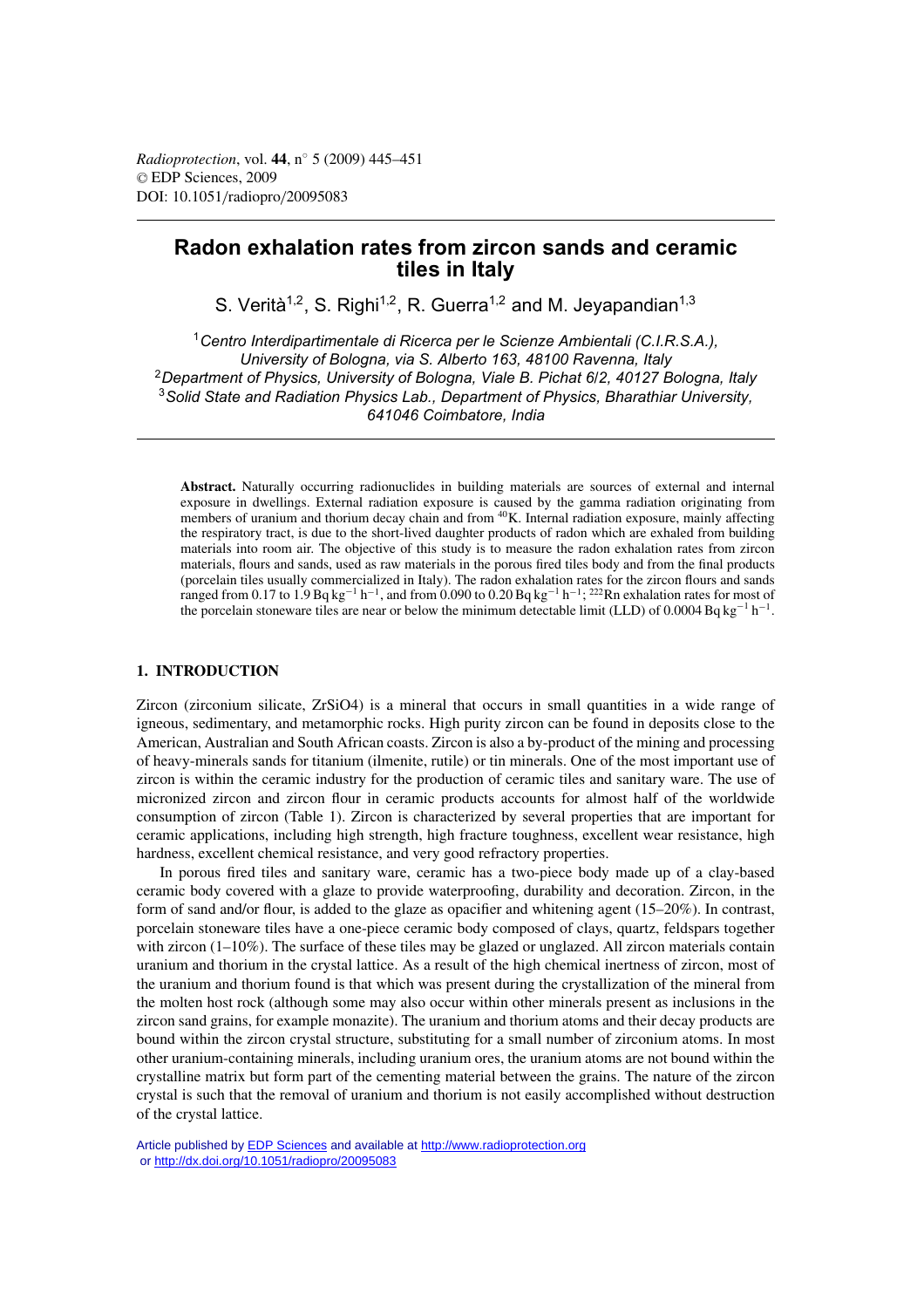# 446 RADIOPROTECTION

Basically two radiation exposure pathways are associated with ceramic tiles and other building materials: external exposure due to gamma-decay of naturally-occurring radionuclides, and internal exposure through inhalation of radon gas and its short-lived decay products. This study reports activity concentrations of  $^{226}Ra$ ,  $^{232}Th$  and  $^{40}K$ , radon exhalation rates and radon emanation coefficient from zircon materials, such as zircon sands and zircon flours, and Italian commercial porcelain stoneware tiles.

**Table 1.** Relative zircon consumption by region [1].

|                   | Relative consumption $(\%)$ |
|-------------------|-----------------------------|
| Europe            | 36                          |
| China             | 20                          |
| North America     | 14                          |
| Asia-Pacific      | 14                          |
| Japan             |                             |
| Rest of the world |                             |

## **2. MATERIALS AND METHODS**

# **2.1 Sampling procedure**

The most commonly raw materials of concern used in the Italian ceramic industry (zircon flours and sands), and different types of porcelain stoneware tiles were analyzed for naturally-occurring radionuclides and radon exhalation rates. Material types and grain-size characteristics are listed in Table 2. In order to determine the radon specific exhalation rate, an amount of about 50 g of zircon flour, and about 100 g of zircon sand was used for each measurement. For the same purpose, tile samples have been cut into smaller pieces with an average dimension of about  $5 \times 5$  cm, and a mass of 30–60 g.

**Table 2.** Types of zircon material and porcelain tiles analysed. Grain-size measurements are reported for zircon sands and flours.

|                 |                              | <b>Grain size</b>                         |      |               | <b>Grain size</b> |      |                      | <b>Original size</b>      |
|-----------------|------------------------------|-------------------------------------------|------|---------------|-------------------|------|----------------------|---------------------------|
| Code            | <b>Sample</b>                | $(\mu m)$                                 | Code | <b>Sample</b> | $(\mu m)$         | Code | <b>Sample</b>        | (cm)                      |
| 01              | Zircon flour $2.30 \pm 1.60$ |                                           | 15   | Zircon flour  | $2.90 \pm 2.60$   | 28   | Grey porcelain tile  | $\overline{33} \times 33$ |
| 02              | Zircon flour $2.60 \pm 2.20$ |                                           | 16   | Zircon flour  | $12.30 \pm 9.00$  | 29   | Porcelain tile       | $45.2 \times 45.2$        |
| 03              | Zircon flour $2.10 \pm 1.40$ |                                           | 17   | Zircon flour  |                   | 30   | White porcelain tile | $30 \times 40$            |
| 04              |                              | Zircon flour $\sqrt{2.30 \pm 1.60}$       | 18   | Zircon flour  | $12.00 \pm 9.50$  | 31   | Porcelain tile       | $45 \times 45$            |
| 0 <sub>5</sub>  |                              | Zircon flour $\left[2.40 \pm 1.90\right]$ | 19   | Zircon flour  |                   | 32   | Porcelain tile       | $34 \times 34$            |
| 06              |                              | Zircon flour $\sqrt{2.30 \pm 1.60}$       | 20   | Zircon flour  |                   | 33   | Porcelain tile       | $\overline{30 \times 30}$ |
| 07              |                              | Zircon flour $5.70 \pm 4.00$              | 21   | Zircon flour  |                   | 34   | White porcelain tile | $32.5 \times 32.5$        |
| 08              |                              | Zircon flour $2.70 \pm 2.10$              | 22   | Zircon sand   | $90 \pm 50$       | 35   | Porcelain tile       | $45 \times 45$            |
| 09              |                              | Zircon flour $3.60 \pm 3.00$              | 23   | Zircon sand   | $90 \pm 40$       | 36   | Porcelain tile       | $60 \times 15$            |
| 10              |                              | Zircon flour $\sqrt{2.30 \pm 1.60}$       | 24   | Zircon sand   | $90 \pm 30$       | 37   | Porcelain tile       | $30 \times 30$            |
| 11              |                              | Zircon flour $\vert 2.20 \pm 1.50 \vert$  | 25   | Zircon sand   | $90 \pm 40$       | 38   | Porcelain tile       | $11.5 \times 11.5$        |
| $\overline{12}$ |                              | Zircon flour $2.40 \pm 1.90$              | 26   | Zircon sand   | $90 \pm 30$       | 39   | Porcelain tile       | $\overline{30} \times 60$ |
| 13              |                              | Zircon flour $2.80 \pm 2.10$              | 27   | Zircon sand   | $90 \pm 40$       |      |                      |                           |
| 14              |                              | Zircon flour $ 2.90 \pm 2.60 $            |      |               |                   |      |                      |                           |

# **2.2 Gamma-ray spectrometry measurements**

Natural activity concentrations were measured by high-resolution  $\gamma$ -ray spectroscopy. The system consists of a coaxial high purity germanium detector of 22.6% nominal relative efficiency, and a resolution of 1.9 keV at 1.33 MeV ( $^{60}$ Co). The detector was calibrated using a mixed radionuclide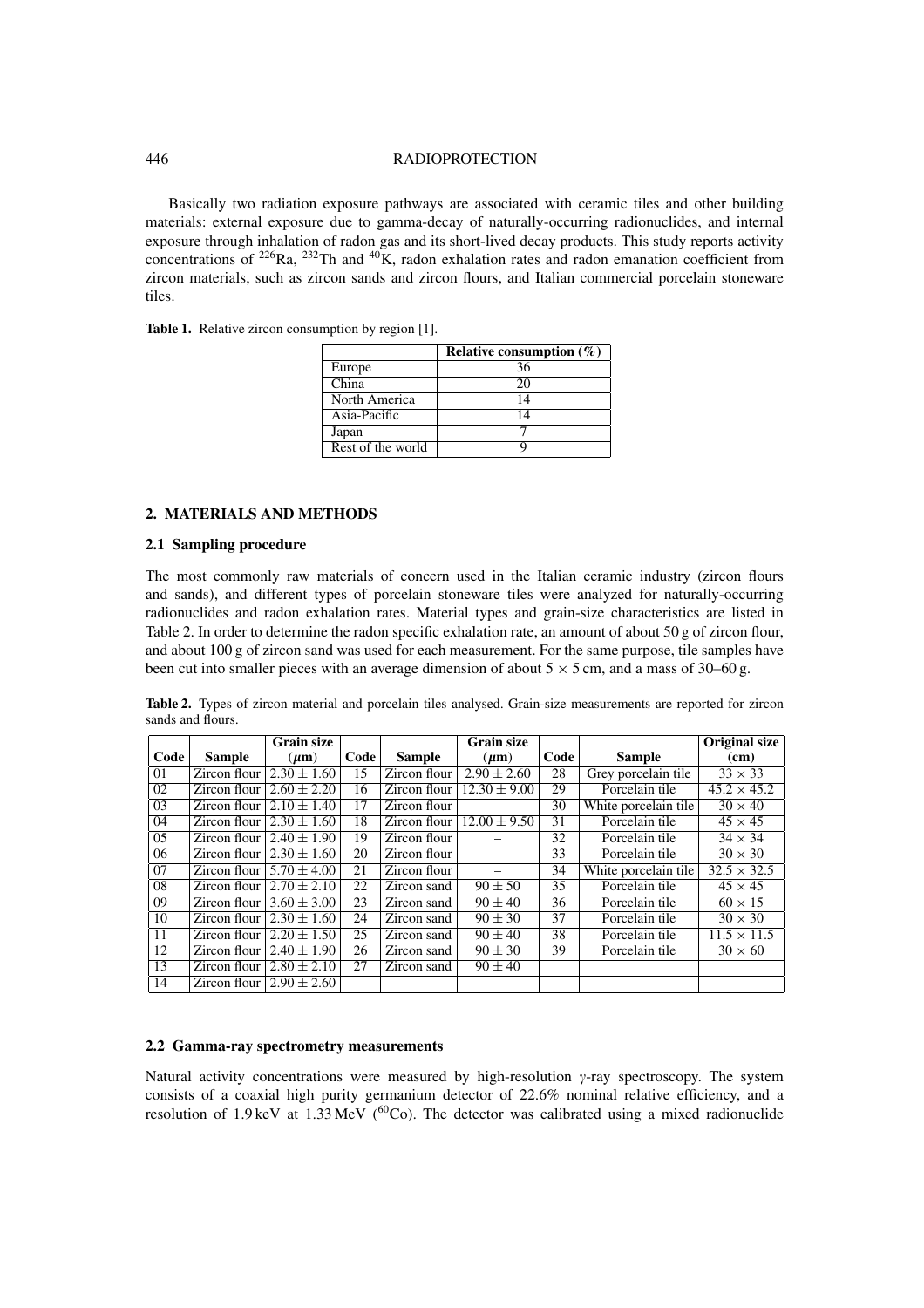#### ECORAD 2008 447

solution, containing  $^{241}$ Am,  $^{109}$ Cd,  $^{57}$ Co,  $^{139}$ Ce,  $^{60}$ Co,  $^{113}$ Sn,  $^{85}$ Sr,  $^{137}$ Cs and  $^{88}$ Y, certified by the Commissariat à l'Energie Atomique (CEA), covering an energy range of approximately 60–1800 keV. Quality assurance of the measurements were assessed through the analysis of Standard Reference Material IAEA soil-375.

Samples were dried, homogenized, packed, sealed in 450 mL Marinelli beakers, and kept for about three weeks before measurement, in order to achieve radioactive equilibrium between  $^{226}Ra$ ,  $^{222}Rn$  and its short-lived decay products. Short-lived daughters with more easily measured gamma-ray emissions such as  $^{214}Pb$ ,  $^{214}Bi$ ,  $^{228}Ac$  and  $^{212}Pb$  were used for proxy determinations of the activity concentrations of their respective parents  $^{226}$ Ra and  $^{232}$ Th. Gamma-ray peaks of 609.32 and 1120.28 keV ( $^{214}$ Bi), 295.21 and 351.92 keV (<sup>214</sup>Pb), 338.40, 911.07 and 968.90 keV (<sup>228</sup>Ac), and 238.63 keV (<sup>212</sup>Pb), and 1460,83 keV ( $^{40}$ K) were used.

Spectrum analysis was performed using a Gamma 2000 Silena v. 2.0 software. All sample were counted for 60,000 s, and measuring times were sufficient to ensure that the overall uncertainty was generally lower than 10% at a 95% confidence interval. The background was subtracted from each spectrum.

### **2.3 Measuring the rate of radon exhalation from zircon sands, zircon flours and ceramic tiles**

The radon exhalation rate was measured with the standard commercially available E-Perm system, which consisted in a E-PERM® electret ion chamber measuring the  $^{222}$ Rn activity concentration accumulated in a glass jar. The E-Perm procedure has been extensively described by Kotrappa et al. [2, 3]. Briefly, measurements consisted in sealing the sample with one of these monitors within an exposure container, and determining the average equilibrium of  $^{222}$ Rn gas concentration during the exposure time period. The accumulation time was set at 20 days for ceramic tiles, 10 days for zircon sands, and 3 days for zircon flours (Figure 1). Triplicate measurements were carried out for each sample to take into account the natural variability of radon emanation. Equation (1) gives the  $^{222}$ Rn activity concentration growth,  $C_{Rn}$  (Bq/m<sup>3</sup>):

$$
C_{Rn} = \frac{E\left(1 - e^{-\lambda_{Rn}t}\right)}{V\lambda_{Rn}m} + C_{Rn}^{0}e^{-\lambda_{Rn}t} \tag{1}
$$



**Figure 1.** Accumulation time for zircon sands and zircon flours.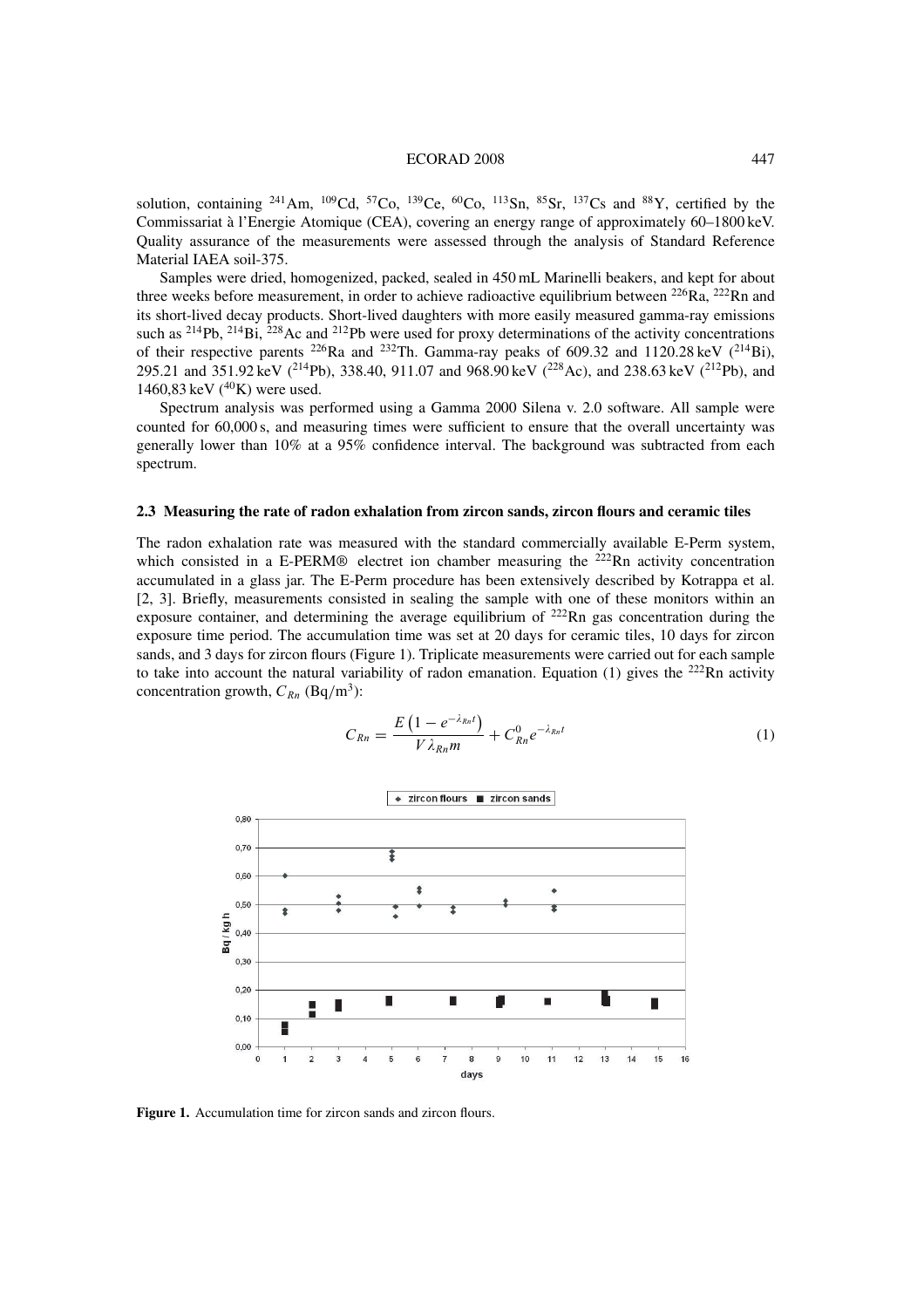## 448 RADIOPROTECTION

where E is the specific exhalation rate  $(Bq kg^{-1} h^{-1})$  from the sample,  $\lambda_{Rn}$  is the <sup>222</sup>Rn decay constant  $(h^{-1})$ , V is the volume of the accumulation vessel (m<sup>3</sup>), m is the mass of the sample (kg), and  $C_{Rn}^{0}$ (Bq m−3) is the 222Rn activity concentration in the accumulation vessel at the start of an accumulation time  $(t = 0)$ .

# **3. RESULTS AND DISCUSSION**

### **3.1 Radioactivity concentration in zircon materials and ceramic tiles**

Table 3 shows the average values and ranges for activity concentrations of naturally occurring radionuclides 226Ra, 232Th and 40K. The activity concentrations in zircon materials ranged from 1,660 to 3, 600 Bq kg<sup>-1</sup> for <sup>226</sup>Ra, from 270 to 500 Bq kg<sup>-1</sup> for <sup>232</sup>Th and from 13 to 40 Bq kg<sup>-1</sup> for <sup>40</sup>K, and these values are significantly higher than the values of <sup>238</sup>U (35 Bq kg<sup>-1</sup>) and <sup>232</sup>Th (30 Bq kg<sup>-1</sup>) found in the Earth's crust [4].

On the contrary, ceramic tiles show lower activity concentrations, but still little above the average Earth's crust values.

|                  |           | Radioactivity concentrations (Bq $kg^{-1}$ ) |                |                |                 |  |
|------------------|-----------|----------------------------------------------|----------------|----------------|-----------------|--|
| <b>Material</b>  | n samples | n samples                                    | $^{226}Ra$     | $232$ Th       | 40 <sub>K</sub> |  |
|                  | 27        | Mean                                         | $2640 \pm 650$ | $1100 \pm 160$ | $90 \pm 15$     |  |
| Zircon materials |           | Range                                        | 1660-3600      | 270-500        | $13 - 40$       |  |
|                  | 12        | Mean                                         | $90 \pm 60$    | $50 \pm 10$    | $600 \pm 90$    |  |
| Ceramic tiles    |           | Range                                        | $30 - 200$     | $40 - 80$      | 370-660         |  |

**Table 3.** Activity concentrations of naturally-occurring radionuclides in zircon materials and ceramic tiles.

# **3.2 Rate of radon exhalation from zircon materials and ceramic tiles**

The radon exhalation rates for the zircon flours and sands ranged from 0.17 to 1.9, and from 0.090 to 0.20, with average values of  $0.6 \pm 0.3$  and  $0.15 \pm 0.04$  Bq kg<sup>-1</sup> h<sup>-1</sup>, respectively (Figure 2). The radon



**Figure 2.** Radon exhalation rate from zircon materials (black bars: zircon flours; grey bars: zircon sands).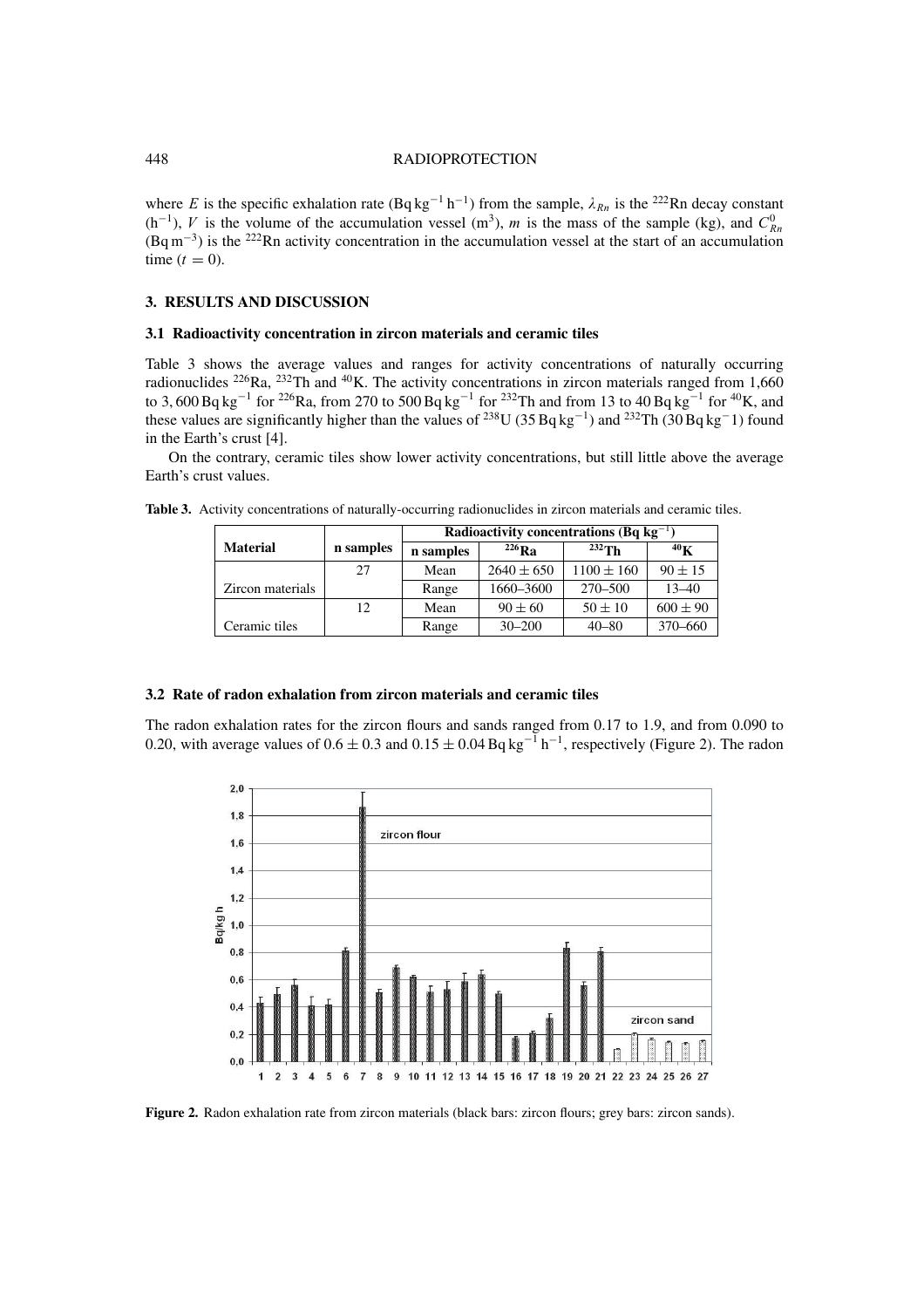#### ECORAD 2008 449

exhalation rate for zircon sands was lower than that of zircon flours, and this result is consistent with the hypothesis that the finer the grain size, the larger the exposed surface area per unit mass, and the higher the 222Rn exhalation rate is.

The radon emanation coefficient (2), defined as the fraction of radon atoms released into the material pore space from a radium bearing grain, for this type of materials is very low compared to that of other uranium-containing materials, because the escape of radon is inhibited by the fact that <sup>226</sup>Ra, like its parent radionuclide <sup>238</sup>U, is bound within the crystal lattice (Table 4).

$$
\eta = \frac{E}{C_{Ra}\lambda_{Rn}}\tag{2}
$$

where E is the measured radon specific exhalation rate of the sample;  $C_{Ra}$  is the <sup>226</sup>Ra activity concentration and  $\lambda_{Rn}$  is the decay constant for <sup>222</sup>Rn.

|                                     | <b>Radon emanation coefficient</b>  |
|-------------------------------------|-------------------------------------|
| Zircon flours (21 samples)          | $0.019 - 0.145$                     |
| This study                          | Average value $(0.034 \pm 0.002)$   |
| Zircon sands (6 samples)            | $0.0055 - 0.0147$                   |
| This study                          | Average value $(0.0080 \pm 0.0003)$ |
| USA flours $(2 \text{ sample})$ [6] | $0.008 - 0.009$                     |
| USA flours $(5 \text{ sample})$ [6] | $0.010 - 0.020$                     |
| USA zircon sands (4 sample)         | $0.0013 - 0.0019$ [6]               |
| South Africa [7]                    | 0.0060                              |
| Typical rocks and soil [8]          | $0.05 - 0.7$                        |
| Uranium mine tailings [1]           | $0.2 - 0.3$                         |
| Gold mine tailings [1]              | $0.13 - 0.39$                       |

**Table 4.** Radon release data for zircon.

The results presented in Table 5 illustrate that the <sup>222</sup>Rn exhalation rates for most of the porcelain stoneware tiles are near or below the minimum detectable limit (LLD) of 0.0004 Bq · kg<sup>-1</sup> · h<sup>-1</sup>. The reason for that could be found in the production process (figure 3) and the characteristics of porcelain stoneware tiles. This type of tiles consists of a spray dried body of selected clays, quartz and feldspar, which is shaped by dry pressing and fired at temperatures of up to  $1250^{\circ}$ C. It is a uniform, monolithic product (although a glaze may be applied for decorative purposes) that has high water resistance, low porosity  $(< 0.5\%)$ , high mechanical strength and high stain resistance. The product consists of a glassy matrix of a feldspathic nature containing disperse crystalline phases such as quartz and mullite, therefore, it is highly probable that radon produced through the decay of radium after the vitrification process remains locked up in the glass-like matrix.

| Code | <b>Specific</b><br>exhalation rate<br>$(Bq \cdot kg^{-1}h^{-1})$ | Radon emanation<br>coefficient $(\% )$ | Code | <b>Specific</b><br>exhalation rate<br>$(Bq \cdot kg^{-1}h^{-1})$ | <b>Radon</b> emanation<br>coefficient $(\% )$ |
|------|------------------------------------------------------------------|----------------------------------------|------|------------------------------------------------------------------|-----------------------------------------------|
| 01   | $<$ to 0.0004                                                    |                                        | 07   | $<$ to 0.0004                                                    |                                               |
| 02   | $0.0016 \pm 0.0008$                                              | 0.2                                    | 08   | $0.0010 \pm 0.0001$                                              | 0.4                                           |
| 03   | $<$ to 0.0004                                                    |                                        | 09   | $<$ to 0.0004                                                    |                                               |
| 04   | $<$ to 0.0004                                                    |                                        | 10   | $<$ to 0.0004                                                    |                                               |
| 05   | $0.0016 \pm 0.0004$                                              | 0.2                                    | 11   | $0.0017 \pm 0.0004$                                              | 0.5                                           |
| 06   | $<$ to 0.0004                                                    |                                        | 12   | $<$ to 0.0004                                                    |                                               |

**Table 5.** Radon exhalation from ceramic tiles.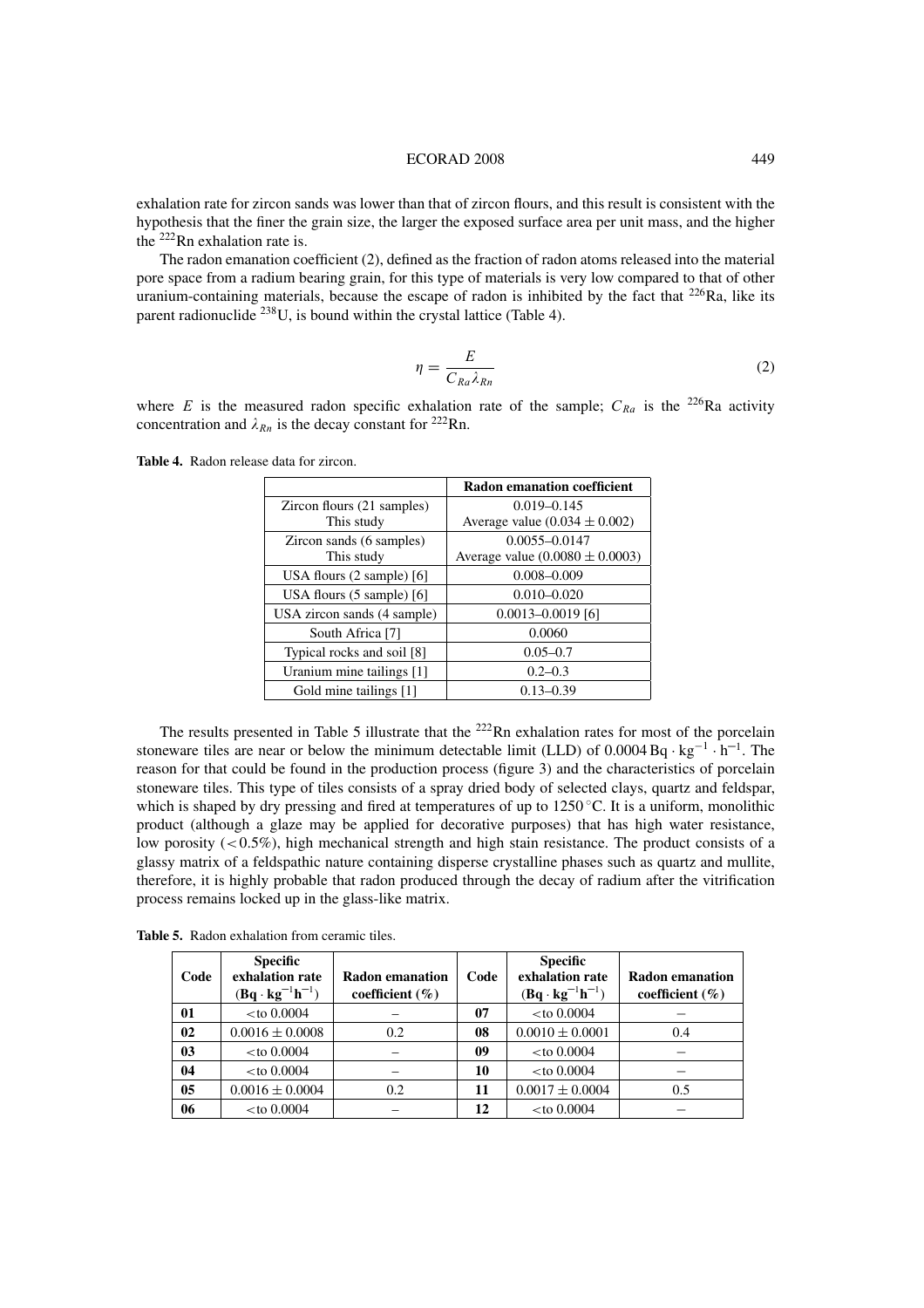#### 450 RADIOPROTECTION



**Figure 3.** Porcelain tiles production process.

# **4. CONCLUSIONS**

The geological processes that formed zircon and baddeleyite led to the incorporation of radionuclides of natural origin (i.e. those of the uranium and thorium decay series) into the crystal structure. The presence of these radionuclides creates a possible need to control exposures of workers and members of the public.

The activity concentrations of <sup>238</sup>U and <sup>232</sup>Th series radionuclides in Italian zircon sands and flours fall mostly in the ranges 1660–3600 Bq/kg and 270–500 Bq/kg, respectively.

The activity concentrations of  $^{238}$ U and  $^{232}$ Th series radionuclides in the porcelain stoneware tiles fall mostly in the ranges 90–200 Bq/kg and 40–80 Bq/kg, respectively.

The exposure pathways to workers and members of the public that are most likely to require consideration in the zircon and zirconia industries are those involving external exposure to gamma radiation emitted from bulk quantities of zirconium-containing material, and internal exposure via the inhalation of radionuclides in zirconium-containing dust. Internal exposure via the inhalation of radon emitted from zirconium containing material and via the ingestion of such material may also need to be considered.

This study shows that the measured  $^{222}$ Rn exhalation rates from the porcelain stoneware tiles were at or below the minimum detectable exhalation rate; on the contrary, zircon sands and flours reported  $222$ Rn exhalation rate two order of magnitude higher. The most likely explanation for this observation is that the glassy matrix of the porcelain stoneware tile is impervious to diffusion of  $222$ Rn gas after it is released from the zircon grains.

Although high level of internal radiation exposure are potentially associated with zircon materials, low radon emanation coefficients are found in porcelain tiles. To sum up, the internal radiation exposure could be considered negligible, and the gamma radiation constitutes the major contribution to the indoor dose from ceramic tiles.

## **Acknowledgments**

This work could not have been carried out without the collaboration with of the Health Physics Service of Ravenna Hospital and the skilful technical assistance of M. Carnevali and C. Orlandi. The authors wish to express their deep appreciation to the Institute of Advanced Studies for awarding a scholarship for Young Researchers to Dr. M. Jeyapandian to conduct a semestral activity of research at the Interdepartmental Centre for Environmental Science Research of Bologna University. The authors also are grateful to Prof. L. Bruzzi for his helpful suggestions and advice. Finally, the authors would like to thank Dr. A. Albertazzi, Dr. G. Bonvicini and E. Rastelli of Ceramic Centre of Bologna for the kind assistance in supplying and preparing the samples.